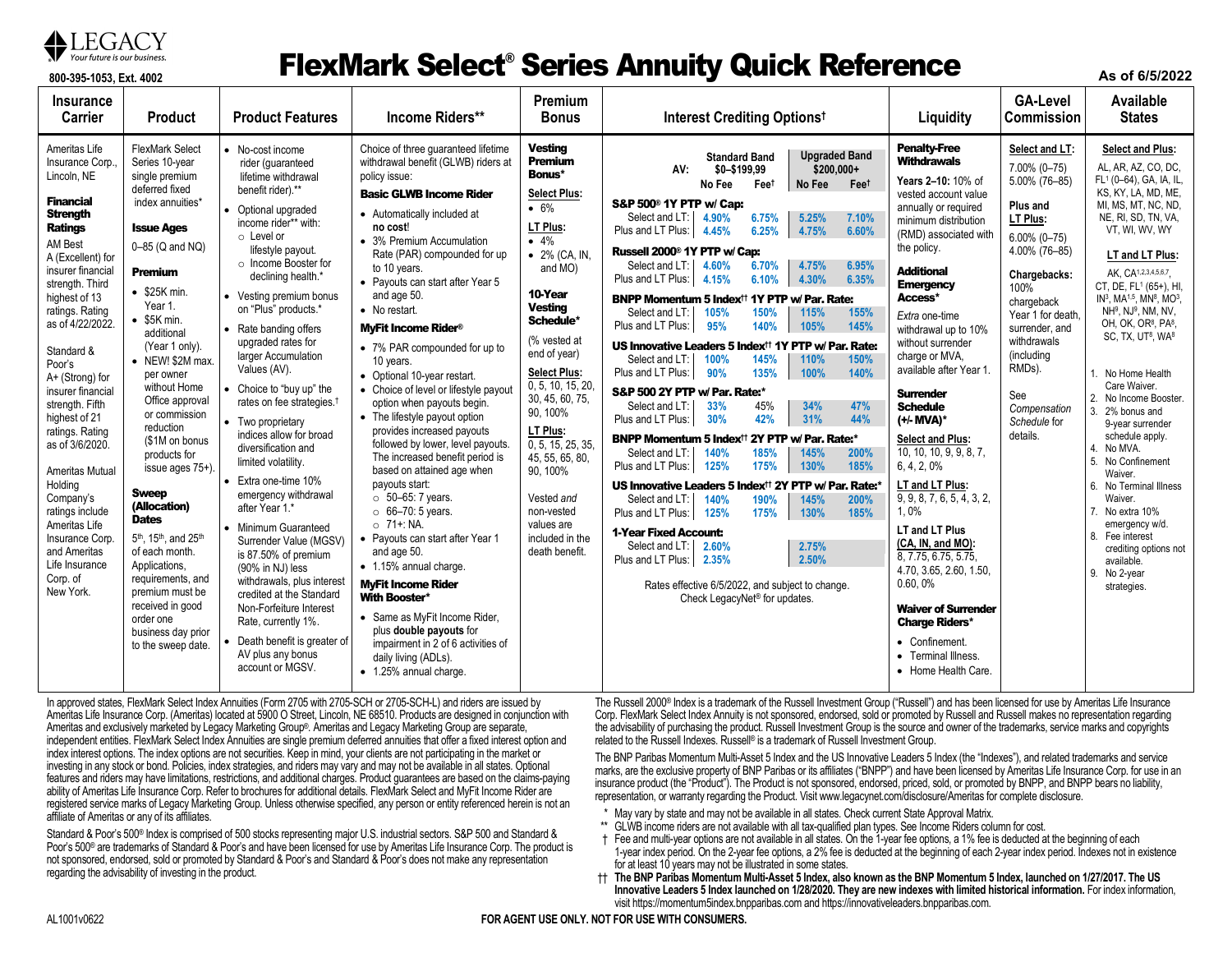

### **87** Your future is our business. **Experience incomeMark Select® Series Annuity Quick Reference**

**As of 6/5/2022**

| <b>Insurance</b><br>Carrier                                                                                                                                                                                                                                                                                                                                                                                                                                                                                                                      | <b>Product</b>                                                                                                                                                                                                                                                                                                                                                                                                                                                                                                                                                                                                | <b>Product Features</b>                                                                                                                                                                                                                                                                                                                                                                                                                                                                                                                                                                                                                                                                                                                                                                                                                                                                                                              | <b>Income Riders</b>                                                                                                                                                                                                                                                                                                                                                                                                                                                                                                                                                                                                                                                                                                                                                                                                                                                                                                                                                                                                                                          | <b>Interest Crediting Options*</b>                                                                                                                                                                                                                                                                                                                                                                                                                                                                                                                                                                                    | Liquidity                                                                                                                                                                                                                                                                                                                                                                                                                                                                                                                                                                                                                                                      | <b>GA-Level</b><br><b>Commission</b>                                                                                                                                                              | Available<br><b>States</b>                                                                                                                                                                                                                                                                                                                                                                                                                                                                                                                                                                                                                                                                                                      |
|--------------------------------------------------------------------------------------------------------------------------------------------------------------------------------------------------------------------------------------------------------------------------------------------------------------------------------------------------------------------------------------------------------------------------------------------------------------------------------------------------------------------------------------------------|---------------------------------------------------------------------------------------------------------------------------------------------------------------------------------------------------------------------------------------------------------------------------------------------------------------------------------------------------------------------------------------------------------------------------------------------------------------------------------------------------------------------------------------------------------------------------------------------------------------|--------------------------------------------------------------------------------------------------------------------------------------------------------------------------------------------------------------------------------------------------------------------------------------------------------------------------------------------------------------------------------------------------------------------------------------------------------------------------------------------------------------------------------------------------------------------------------------------------------------------------------------------------------------------------------------------------------------------------------------------------------------------------------------------------------------------------------------------------------------------------------------------------------------------------------------|---------------------------------------------------------------------------------------------------------------------------------------------------------------------------------------------------------------------------------------------------------------------------------------------------------------------------------------------------------------------------------------------------------------------------------------------------------------------------------------------------------------------------------------------------------------------------------------------------------------------------------------------------------------------------------------------------------------------------------------------------------------------------------------------------------------------------------------------------------------------------------------------------------------------------------------------------------------------------------------------------------------------------------------------------------------|-----------------------------------------------------------------------------------------------------------------------------------------------------------------------------------------------------------------------------------------------------------------------------------------------------------------------------------------------------------------------------------------------------------------------------------------------------------------------------------------------------------------------------------------------------------------------------------------------------------------------|----------------------------------------------------------------------------------------------------------------------------------------------------------------------------------------------------------------------------------------------------------------------------------------------------------------------------------------------------------------------------------------------------------------------------------------------------------------------------------------------------------------------------------------------------------------------------------------------------------------------------------------------------------------|---------------------------------------------------------------------------------------------------------------------------------------------------------------------------------------------------|---------------------------------------------------------------------------------------------------------------------------------------------------------------------------------------------------------------------------------------------------------------------------------------------------------------------------------------------------------------------------------------------------------------------------------------------------------------------------------------------------------------------------------------------------------------------------------------------------------------------------------------------------------------------------------------------------------------------------------|
| Ameritas Life<br>Insurance Corp.,<br>Lincoln, NE<br><b>Financial Strength</b><br><b>Ratings:</b><br>AM Best A (Excellent)<br>for insurance financial<br>strength and operating<br>performance. Third<br>highest of 13 ratings.<br>Rating as of 4/22/2022.<br>Standard & Poor's<br>A+ (Strong) for<br>financial strength. Fifth<br>highest of 21 ratings.<br>Rating as of 3/6/2020.<br><b>Ameritas Mutual</b><br>Holding Company's<br>ratings include<br>Ameritas Life<br>Insurance Corp. and<br>Ameritas Life<br>Insurance Corp. of<br>New York. | IncomeMark Select<br>10-year single<br>premium deferred<br>fixed index annuities*<br><b>Issue Ages</b><br>0-85 (Q and NQ)<br><b>Premium</b><br>$\bullet$ \$25K minimum<br>Year 1.<br>$\bullet$ \$5K minimum<br>additional<br>(Year 1 only).<br>• NEW! \$2M maximum<br>per owner without<br>Home Office approval<br>or commission<br>reduction.<br><b>Sweep (Allocation)</b><br><b>Dates</b><br>5 <sup>th</sup> , 15 <sup>th</sup> , and 25 <sup>th</sup> of<br>each month.<br>Applications,<br>requirements, and<br>premium must be<br>received in good order<br>one business day prior<br>to the sweep date. | • Highly competitive,<br>income-focused FIA that<br>illustrates well in a wide range of<br>hypothetical situations.<br>• Strong growth potential<br>with eight diverse interest<br>crediting options.*<br>• Index options based on a new<br>proprietary index that tracks<br>companies at the forefront<br>of innovation.*<br>• Included performance-driven<br>income rider that leverages<br>product's powerful growth<br>potential (see Income Riders<br>column for details).<br>• Optional income booster for<br>declining health* (see Income<br>Riders column for details).<br>• Choice of level or increasing<br>payouts when income<br>is triggered.<br>• Minimum Guaranteed Surrender<br>Value (MGSV) of 87.50% of<br>premium (90% in NJ) less<br>withdrawals plus interest credited<br>at the Standard Non-Forfeiture<br>Interest Rate, currently 1%.<br>• Death benefit equal to greater of<br>accumulation value or MGSV. | Choice of two Guaranteed Lifetime<br>Withdrawal Benefit (GLWB) riders (included<br>for an annual charge):<br><b>MyGrowth Income RiderSM</b><br>• Designed to maximize single or joint<br>income potential-competitive payouts<br>with 3 to 10-year deferral.<br>• Premium accumulation value rolls up at:<br>$\circ$ 2% compounded for up to 10 years,<br>plus:<br>$\circ$ 250% of policy earnings for up to<br>15 years.<br>• Choice of payout option upon<br>income election:<br>$\circ$ Level-Consistent payouts for life.<br>$\circ$ Increasing-Benefit base increases<br>by 100% of policy earnings. May help<br>offset inflation.<br>• Payouts available after Year 1 and<br>age 50.<br>• 0.95% annual charge.<br><b>MyGrowth Income Rider</b><br><b>With Booster*</b><br>• Same as MyGrowth Income Rider,<br>plus double payouts for impairment in<br>2 of 6 ADLs.<br>• Reqular payouts available after Year 1<br>and age 50. Double payouts available<br>upon qualification after Year 2.<br>• Not available in all states.<br>• 1.05% annual charge. | <b>S&amp;P 500®</b><br>1-Year PTP w/ Cap:<br>6.15%<br>Russell 2000 <sup>®</sup><br>1-Year PTP w/ Cap:<br>6.75%<br><b>BNPP Momentum 5 Indext</b><br>1-Year PTP w/ Par. Rate:<br>150%<br><b>US Innovative Leaders 5 Indext</b><br>1-Year PTP w/ Par. Rate:<br>140%<br><b>S&amp;P 500®</b><br>2-Year PTP w/Par. Rate:<br>45%<br><b>BNPP Momentum 5 Indext</b><br>2-Year PTP w/ Par. Rate:<br>195%<br><b>US Innovative Leaders 5 Indext</b><br>2-Year PTP w/ Par. Rate:<br>190%<br><b>1-Year Fixed Account:</b><br>3.60%<br>Rates effective 6/5/2022, and subject to<br>change. Check LegacyNet <sup>®</sup> for updates. | <b>Penalty-Free</b><br><b>Withdrawals</b><br>Years 2-10: 10% of<br>account value annually<br>or required minimum<br>distribution (RMD)<br>associated with<br>the policy.<br><b>Surrender Schedule</b><br>(+/- MVA*)<br><b>IncomeMark Select:</b><br>10, 10, 10, 9, 9, 8, 7, 6,<br>4, 2, 0%<br><b>IncomeMark Select</b><br>LT:<br>$\overline{9, 9, 8, 7, 6, 5, 4, 3, 2}$<br>1.0%<br><b>IncomeMark Select LT</b><br>(CA, IN, and MO):<br>8, 7.75, 6.75, 5.75,<br>4.70, 3.65, 2.60, 1.50,<br>0.60.0%<br><b>Waiver of Surrender</b><br><b>Charge Riders*</b><br>Included at no<br>additional cost:<br>• Confinement.<br>• Terminal Illness.<br>• Home Health Care. | $6.50\%$ (0-75)<br>4.50% (76-85)<br>Chargebacks:<br>100% chargeback<br>Year 1 for death,<br>surrender, and<br>withdrawals<br>(including RMDs).<br>See<br>Compensation<br>Schedule for<br>details. | Approved in all states<br>except ID and NY.<br><b>IncomeMark</b><br>Select:<br>AL, AR, AZ, CO, DC,<br>FL <sup>1</sup> (0-64), GA, IA, IL, KS,<br>KY, LA, ME, MI, MS, MT,<br>NC. ND. NE. RI. SD. TN.<br>VA, VT, WI, WV, WY<br><b>IncomeMark</b><br>Select LT:<br>AK. CA <sup>2,3,4</sup> , CT. DE.<br>FL <sup>1</sup> (65+), HI, IN <sup>4</sup> , MA <sup>1,5</sup> ,<br>MD, MN, MO <sup>4</sup> , NH <sup>6</sup> , NJ <sup>6</sup> ,<br>NM, NV, OH, OK, OR, PA,<br>SC, TX, UT, WA<br>No Home Health<br>Care waiver.<br>2. No Income Booster<br>or MVA.<br>3. No waiver of surrender<br>charge riders.<br>4. 9-year surrender<br>schedule applies.<br>5. No Confinement Waiver.<br>6. No 2-year interest<br>crediting options. |

In approved states, IncomeMark Select Index Annuities (Form 2705 with 2705-B-IMS-SCH or 2705-L-IMS-SCH) and riders are issued by Ameritas Life Insurance Corp. (Ameritas) located at 5900 O Street, Lincoln, NE 68510. Products are designed in conjunction with Ameritas and exclusively marketed by Legacy Marketing Group®. Ameritas and Legacy Marketing Group are separate, independent entities. IncomeMark Select Index Annuities are single premium deferred annuities that offer a fixed interest option and index interest options. The index options are not securities. Keep in mind, your clients are not participating in the market or investing in any stock or bond. Policies, index strategies, and riders may vary and may not be available in all states. Optional features and riders may have limitations, restrictions, and additional charges. Product guarantees are based on the claims-paying ability of Ameritas Life Insurance Corp. Refer to brochures for additional details. IncomeMark Select is a registered service mark, and MyGrowth Income Rider is a service mark, of Legacy Marketing Group. Unless otherwise specified, any person or entity referenced herein is not an affiliate of Ameritas or any of its affiliates.

Withdrawals may be taxable and, if taken prior to age 59½, a 10% penalty tax may also apply. The information presented here is not intended as tax or other legal advice. For application of this information to your client's specific situation, your client should consult an attorney.

Standard & Poor's 500® Index is comprised of 500 stocks representing major U.S. industrial sectors. S&P 500 and Standard & Poor's 500® are trademarks of Standard & Poor's and have been licensed for use by Ameritas Life Insurance Corp. The product is not sponsored, endorsed, sold or promoted by Standard & Poor's and Standard & Poor's does not make any representation regarding the advisability of investing in the product.

The Russell 2000® Index is a trademark of the Russell Investment Group ("Russell") and has been licensed for use by Ameritas Life Insurance Corp. IncomeMark Select Index Annuity is not sponsored, endorsed, sold or promoted by Russell and Russell makes no representation regarding the advisability of purchasing the product. Russell Investment Group is the source and owner of the trademarks, service marks and copyrights related to the Russell Indexes. Russell® is a trademark of Russell Investment Group.

The BNP Paribas Momentum Multi-Asset 5 Index and the US Innovative Leaders Index (the "Indexes"), and related trademarks and service marks, are the exclusive property of BNP Paribas or its affiliates ("BNPP") and have been licensed by Ameritas Life Insurance Corp. for use in an insurance product (the "Product"). The Product is not sponsored, endorsed, priced, sold, or promoted by BNPP, and BNPP bears no liability, representation, or warranty regarding the Product. Visit www.legacynet.com/disclosure/Ameritas for complete disclosure.

- \* May not be available in all states. Check current State Approval Matrix.
- \*\* Two-year index options are not available in all states. Indexes not in existence for at least 10 years may not be illustrated in some states.
- † The BNPP Momentum 5 Index is also known as the BNP Paribas Momentum Multi-Asset 5 Index. **The US Innovative Leaders 5 Index and the BNP Paribas Momentum Multi-Asset 5 Index have limited historical information.** The US Innovative Leaders 5 Index is a new index strategy, launched on January 28, 2020. For more information about the Innovative Leaders 5 Index, visit [https://innovativeleaders.bnpparibas.com.](https://innovativeleaders.bnpparibas.com/) The BNPP Momentum 5 Index was launched on January 27, 2017. For more information about the BNPP Momentum 5 Index, visit https://momentum5index.bnpparibas.com.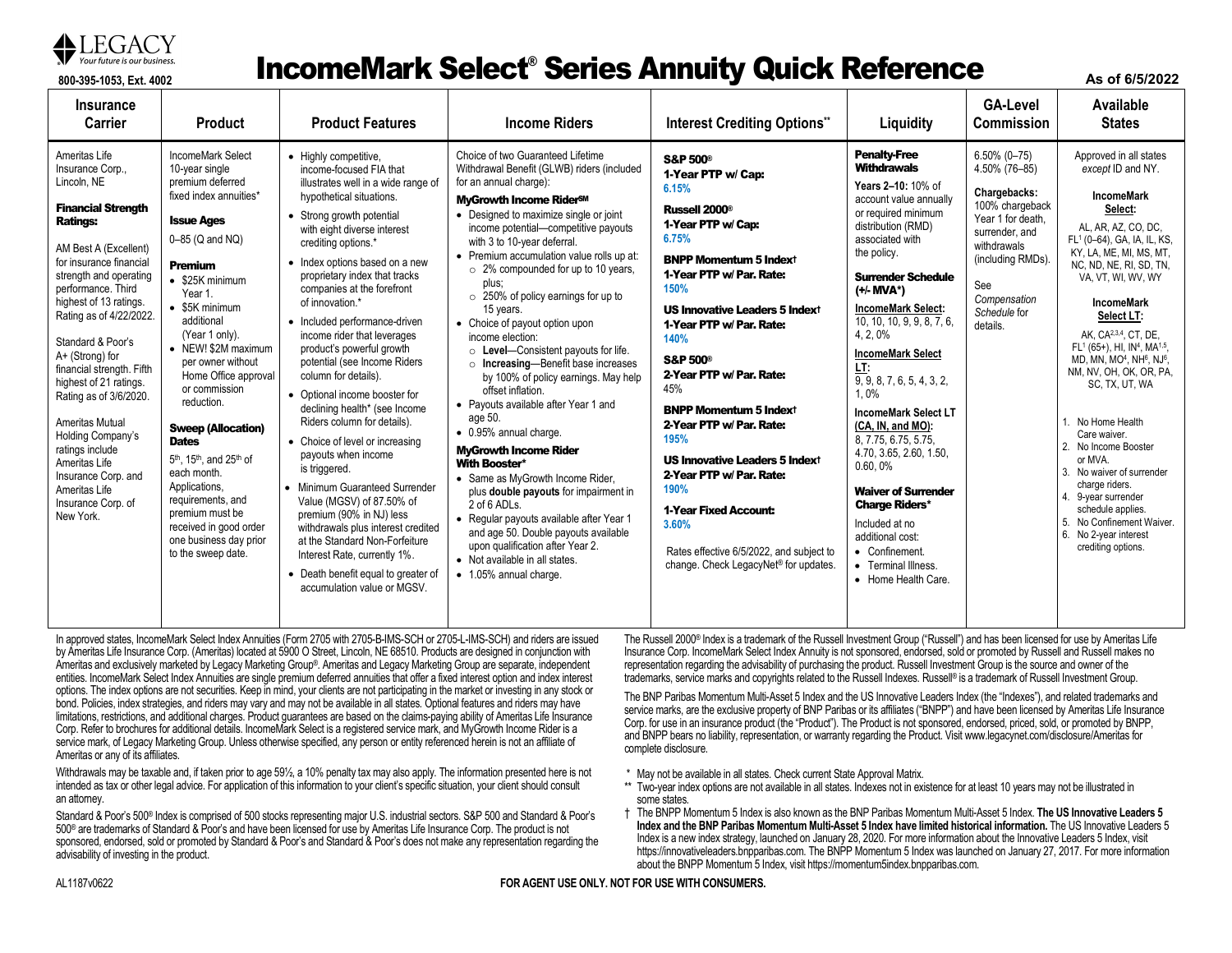

### **Reference** As of 5/23/2022 **REW! LibertyMark® Freedom Series Annuity Quick Reference** As of 5/23/2022

| <b>Insurance</b><br>Carrier                                                                                                                                                                                                                                               | <b>Product</b>                                                                                                                                                                                                                                                                                                                                                                                                                                                                                                                                                                                                                                                                                                                                                                                                                                                                                                                            |                                         | <b>Features</b>                                                                                                                                                                                                                                                                                                                                                                                                                                                                                                                                                                                                                                                                                                                                                                                                                                                                                                                                  | Withdrawals/<br>Surrender <sup>"</sup>                                                                                                                                                                                                                                                                                                                                                                                                                                                                         | <b>Interest</b><br><b>Crediting Options</b>                                                                                                                                                                                                                                                                                                                                                                                                                                |                                                                         |                                                                                                                     |                                                                                                          |                                                                                                        | <b>Minimum</b><br><b>Guarantees</b>                                                                                                                                                                                                                                                                                                                                                                                                                           | <b>Street-Level</b><br><b>Commission</b>                                                                                                                                                                                                                                                                                                                                                                                                                                                                                                                                                                                                               | Approved<br><b>States</b>                                                                                                                                                                                                                                                                                                                                                                                                                                                                                                                                                                                                                                                                                                      |
|---------------------------------------------------------------------------------------------------------------------------------------------------------------------------------------------------------------------------------------------------------------------------|-------------------------------------------------------------------------------------------------------------------------------------------------------------------------------------------------------------------------------------------------------------------------------------------------------------------------------------------------------------------------------------------------------------------------------------------------------------------------------------------------------------------------------------------------------------------------------------------------------------------------------------------------------------------------------------------------------------------------------------------------------------------------------------------------------------------------------------------------------------------------------------------------------------------------------------------|-----------------------------------------|--------------------------------------------------------------------------------------------------------------------------------------------------------------------------------------------------------------------------------------------------------------------------------------------------------------------------------------------------------------------------------------------------------------------------------------------------------------------------------------------------------------------------------------------------------------------------------------------------------------------------------------------------------------------------------------------------------------------------------------------------------------------------------------------------------------------------------------------------------------------------------------------------------------------------------------------------|----------------------------------------------------------------------------------------------------------------------------------------------------------------------------------------------------------------------------------------------------------------------------------------------------------------------------------------------------------------------------------------------------------------------------------------------------------------------------------------------------------------|----------------------------------------------------------------------------------------------------------------------------------------------------------------------------------------------------------------------------------------------------------------------------------------------------------------------------------------------------------------------------------------------------------------------------------------------------------------------------|-------------------------------------------------------------------------|---------------------------------------------------------------------------------------------------------------------|----------------------------------------------------------------------------------------------------------|--------------------------------------------------------------------------------------------------------|---------------------------------------------------------------------------------------------------------------------------------------------------------------------------------------------------------------------------------------------------------------------------------------------------------------------------------------------------------------------------------------------------------------------------------------------------------------|--------------------------------------------------------------------------------------------------------------------------------------------------------------------------------------------------------------------------------------------------------------------------------------------------------------------------------------------------------------------------------------------------------------------------------------------------------------------------------------------------------------------------------------------------------------------------------------------------------------------------------------------------------|--------------------------------------------------------------------------------------------------------------------------------------------------------------------------------------------------------------------------------------------------------------------------------------------------------------------------------------------------------------------------------------------------------------------------------------------------------------------------------------------------------------------------------------------------------------------------------------------------------------------------------------------------------------------------------------------------------------------------------|
| Americo<br><b>Financial Life</b><br>and Annuity<br>Insurance<br>Company,<br>Kansas<br>City, MO<br><b>Financial</b><br><b>Strength</b><br>Rating<br>AM Best "A"<br>(Excellent)<br>for financial<br>strength. 3rd<br>highest of<br>15 ratings.<br>Rating as of<br>5/23/2022 | LibertyMark Freedom Series<br>single premium deferred<br>fixed indexed annuities*<br><b>Product Version   Duration</b><br>10.10 LT<br>10 Years<br>7 years<br><b>Heritage Maximizer<sup>s™</sup></b><br>Optional enhanced death benefit rider<br>that provides a 30% death benefit<br><b>bonus</b> on the entire Accumulation Value.<br>• Eligible for lump-sum payout upon<br>death after three years.<br>• No underwriting required.<br>• Only 0.30% annually, deducted at the<br>end of each contract year.<br>• Not approved in MO, OH, PA, UT,<br>and WA.<br><b>Issue Ages</b><br><b>Product Version</b><br>LibertyMark Freedom<br>7, 10, 10 LT<br>Heritage Maximizer<br><b>Premium</b><br>$\bullet$ \$10,000 minimum, Q and NQ.<br>• \$2 million maximum per owner<br>without Home Office approval or<br>commission reduction (\$1 million for<br>issue ages 75+).<br><b>Index Dates</b><br>• 7th, 14th, 21st, or 28th of the month. | Ages<br>(Q, NO)<br>$0 - 85$<br>$0 - 75$ | • Accumulation with freedom from<br>mandatory fees.<br>· Fee/no-fee options-Clients can buy<br>higher caps and participation rates to<br>upgrade earnings potential.<br>• Protection of an industry-leading<br>minimum guarantee of 1% on 100%<br>of premium.<br>· SG Lead Asset Select Exposure<br>Rotation Index (SG Laser)-A new<br>proprietary index that seeks to<br>deliver superior returns by<br>responding to dynamic<br>market environments.<br>• Index gains credit at death.<br>• No market value adjustment (MVA).<br>• Waiver of Surrender Charges Upon<br>Nursing Home or Hospital<br><b>Confinement Endorsement</b><br>(Series 4139).*,**<br>• Accepts Q and NQ money;<br>traditional, Roth, Inherited (spousal)<br>and SEP IRAs; and non-contributory<br>403(b)/TSA plans.<br>· Death Benefit-greatest of 100% of<br>AV (130% with Heritage Maximizer),<br>return of premium less prior gross<br>withdrawals," or GMV at death. | <b>Penalty-Free</b><br><b>Withdrawals</b><br>Up to 10% of AV<br>annually after the<br>first year. RMDs<br>accepted Year 1<br>per company<br>practice (subject<br>to chargeback).<br>The minimum<br>withdrawal amount<br>is \$500, with a<br>minimum remaining<br>surrender value<br>of \$2,000.<br><b>Surrender</b><br><b>Schedules</b><br>10:<br>12, 11.50, 11, 10.50,<br>10, 9, 8, 7, 6, 5, 0%<br>10 LT:<br>9.2, 9.2, 8.2, 7.2,<br>6.2, 5.2, 4.2, 3.1,<br>2.1, 1, 0%<br>$\frac{7!}{9,8.50,8,7,6,5,}$<br>4.0% | 1-Yr S&P 500 <sup>®</sup><br>PTP w/ Cap<br>1-Yr S&P 500<br>PTP w/ Par.<br>2-Yr S&P 500<br>PTP w/Par.<br>1-Yr SG Columbia<br><b>Adaptive Risk Allocation</b><br>Index PTP w/ Par.<br>2-Yr SG Columbia<br><b>Adaptive Risk Allocation</b><br>Index PTP w/ Par.<br>1-Yr SG Laser Index<br>PTP w/Par.<br>2-Yr SG Laser Index<br>PTP w/ Par.<br><b>Declared Interest</b><br><b>Option</b><br>Rates effective 5/23/2022, and subject to change.<br>Check LegacyNet® for updates. | No<br>Fee<br>4.60%<br>33%<br>44%<br>98%<br>135%<br>95%<br>132%<br>2.40% | <b>LibertvMark</b><br>Freedom 7<br>1.50%<br>Fee<br>7.75%<br>53%<br>70%<br>157%<br>216%<br>155%<br>214%<br><b>NA</b> | <b>Freedom</b><br>10, 10 LT<br>No<br>Fee<br>5.10%<br>36%<br>48%<br>110%<br>151%<br>105%<br>146%<br>2.75% | <b>LibertyMark</b><br>1.75%<br>Fee<br>9.00%<br>59%<br>79%<br>179%<br>246%<br>175%<br>242%<br><b>NA</b> | <b>Guaranteed</b><br><b>Minimum Value</b><br>0.15%-3% on<br>100% of premium.<br>less surrender<br>charges, available<br>upon death,<br>surrender, or<br>annuitization.<br>Current<br>Guaranteed<br><b>Minimum Value</b><br><b>Interest Rate:</b><br>1%, effective for<br>contracts issued<br>in 2022.<br><b>Guaranteed</b><br><b>Minimum</b><br><b>Declared Rates</b><br>Cap: 1%.<br>Participation<br>Rate: 5%.<br><b>Declared Interest</b><br>Option: 0.15%. | <b>GA-Level</b><br>10, 10 LT:<br>$6.75\%$ (0-70)<br>$6.25\%$ (71-75)<br>4.75% (76-80)<br>$3.75\%$ (81-85)<br>Ţ.<br>$5.25\%$ (0-70)<br>$4.75\%$ (71-75)<br>$3.75\%$ (76-80)<br>$2.75\%$ (81-85)<br>Commissions are<br>based on the age of<br>the oldest owner at<br>the time the policy<br>is issued.<br>Chargebacks:<br>• 100% in Year 1 for<br>nursing home rider<br>or RMD<br>withdrawals.<br>$\bullet$ 100% in first six<br>months and 50% in<br>months 7-12 upon<br>death, surrender,<br>lapse, cancellation,<br>and other<br>withdrawals.<br>• No chargeback<br>due to interest-only<br>withdrawals.<br>See Compensation<br>Schedule for details. | <b>10:</b><br>AR, AZ, CO, GA, HI,<br>KS, KY, MA <sup>1</sup> , ME, MI,<br>ND, NE, NM, SD, TN,<br>WI.WV<br>10 LT:<br>AK, CT, DE, FL,<br>MO <sup>2</sup> , NV, NH, OH <sup>2</sup> ,<br>OK, PA <sup>2</sup> , SC, TX,<br>UT <sup>2</sup> , VA, WA <sup>2</sup><br>$\mathbf{r}$<br>AK, AR, AZ, CO, CT,<br>DC, DE, FL, GA, HI,<br>IN, KS, KY, LA, MA <sup>1</sup> ,<br>MD. ME. MI. MO <sup>2</sup> .<br>MT, NC, ND, NE, NM,<br>NV, NH, OH <sup>2</sup> , OK,<br>PA <sup>2</sup> , RI, SC, SD, TN,<br>TX, UT <sup>2</sup> , VA, VT,<br>WA <sup>2</sup> , WI, WV<br>1. Waiver of Surrender<br>Charges Upon<br>Nursing Home or<br>Hospital<br>Confinement<br>Endorsement not<br>available.<br>2. Heritage Maximizer<br>not available. |

LibertyMark Freedom Heritage Maximizer enhanced death benefit rider (Rider Series 2181). LibertyMark Freedom 7 Contract Forms ICC21 321-7, AAA321-7; LibertyMark Freedom 10, 10 LT Contract Forms ICC21 321-10, AAA321-10. Products are single premium deferred fixed indexed annuities underwritten by Americo Financial Life and Annuity Insurance Company (Americo), Kansas City, MO, and may vary in accordance with state laws. Products are designed and exclusively marketed by Legacy Marketing Group®, an independent, authorized agency of Americo. Some products and benefits may not be available in all states. Certain restrictions and variations apply. Consult contract and riders for all limitations and exclusions. LibertyMark® Freedom is a registered service mark, and Heritage Maximizer is a service mark, of Legacy Marketing Group.

The S&P 500 Index is a product of S&P Dow Jones Indices LLC, a division of S&P Global, or its affiliates ("SPDJI"), and has been licensed for use by Americo Financial Life and Annuity Insurance Company ("Americo"). Standard & Poor's®, S&P 500®, and S&P® are registered trademarks of Standard & Poor's Financial Services LLC ("S&P"); Dow Jones® is a registered trademark of Dow Jones Trademark Holdings LLC ("Dow Jones"); and these trademarks have been licensed for use by SPDJI and sublicensed for certain purposes by Americo. Americo's Product is not sponsored, endorsed, sold or promoted by SPDJI, Dow Jones, S&P, their respective affiliates, and none of such parties make any representation regarding the advisability of investing in such product nor do they have any liability for any errors, omissions, or interruptions of the S&P 500 Index.

\* Subject to state availability. Certain restrictions may apply. Check current State Approval Matrix.

\*\* Withdrawals may be subject to ordinary income tax, and a 10% IRS penalty may apply to withdrawals taken before age 591%.

The SG Columbia Adaptive Risk Allocation Index and the SG Lead Asset Select Exposure Rotation Index (each, an "SG Index") are the exclusive property of SG Americas Securities, LLC (SG Americas Securities, LLC, together with its affiliates, "SG"). SG has contracted with Solactive AG ("Solactive") to maintain and calculate the SG Columbia Adaptive Risk Allocation Index and has contracted with S&P Opco, LLC (a subsidiary of S&P Dow Jones Indices LLC) ("S&P") to maintain and calculate the SG Lead Asset Select Exposure Rotation Index. "SG Americas Securities, LLC", "SGAS", "Société Générale", "SG", "Société Générale Indices", "SGI", "SG Columbia Adaptive Risk Allocation Index", and "SG Lead Asset Select Exposure Rotation Index" (collectively, the "SG Marks") are trademarks or service marks of SG. SG has licensed use of the indices and the SG Marks to Americo Financial Life and Annuity Insurance Company ("Americo") for use in fixed indexed annuities. For the SG Columbia Adaptive Risk Allocation Index, SG has licensed use of certain marks from Columbia Management Investment Advisers, LLC or its affiliates (collectively, "Columbia Management") and sub-licensed use to Americo. Neither SG, Solactive AG, Columbia Management, S&P, nor any other third-party licensor has been authorized to act as an agent of Americo or has in any way sponsored, endorsed, sold, promoted, structured or priced any fixed indexed annuity or provided investment advice to Americo. Such parties make no representation regarding the advisability of purchasing, selling, or holding product linked to an SG Index, including Fixed Indexed Annuity, and shall not be liable for any related loss or payment thereof. Obligations to make payments under the fixed indexed annuities are solely the obligation of Americo. Neither Americo nor SG are obligated to invest annuity payments in the components of an SG Index. The Index levels are net of a 0.50% annual maintenance fee, calculated and deducted daily. Each SG Index also deducts fees to cover rebalancing, replication, and other costs. The total amount of these fees is unpredictable and depends on a number of factors. These fees and costs, which are increased by each SG Index's leverage, will reduce the potential positive change in such SG Index and increase the potential negative change in such SG Index. While the volatility control applied by each SG Index may result in less fluctuation in rates of return as compared to indices without volatility controls, it may also reduce the overall rate of return as compared to products not subject to volatility controls. Columbia Threadneedle Investments is the global brand name of the Columbia and Threadneedle group of companies. Additional information is available at https://www.sgcolumbia-index.com and https://sg-lead-asset-select-exposure-rotation-index.com/.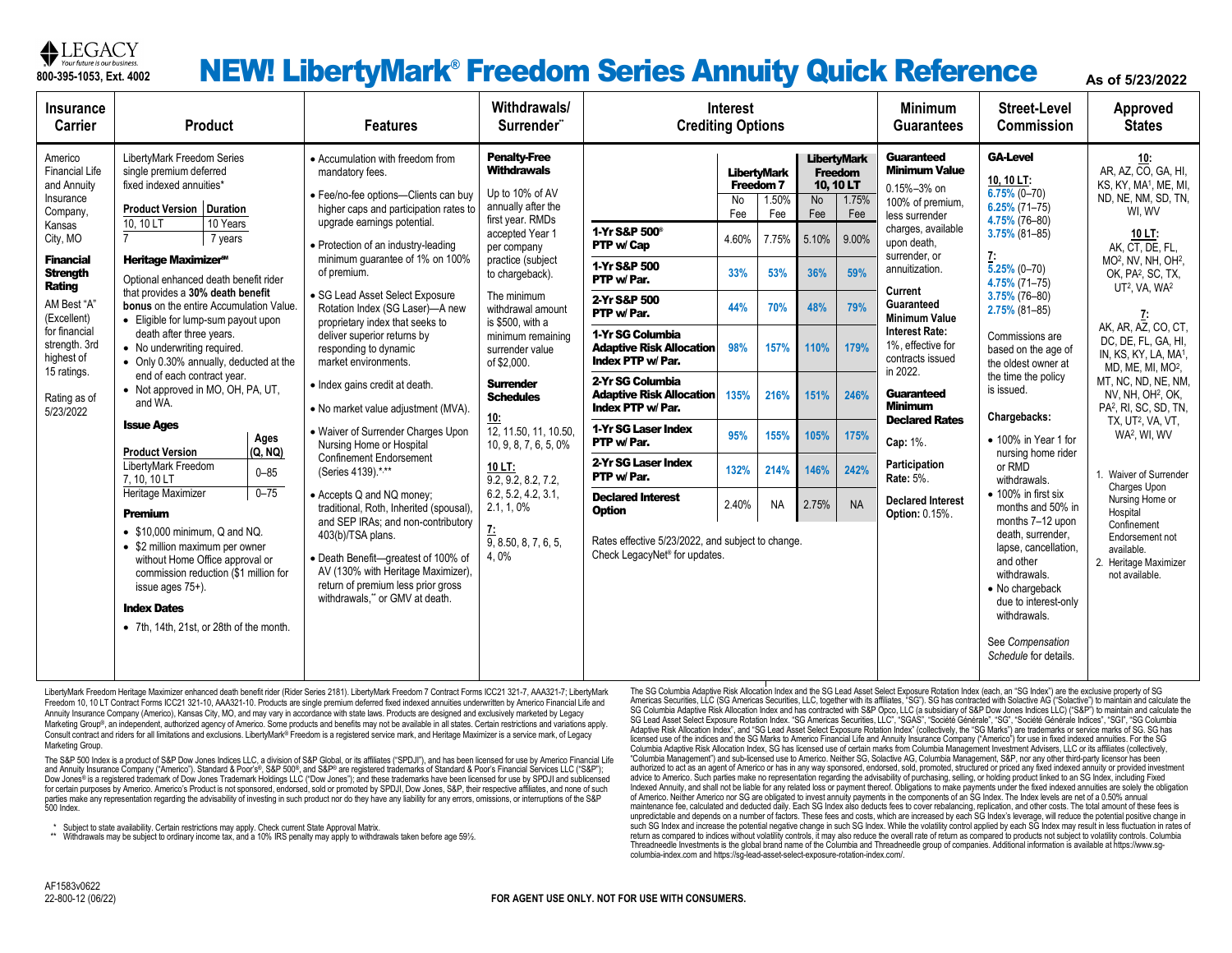

### **LibertyMark<sup>®</sup> 10-Year Annuities Quick Reference As of 05/23/2022 As of 05/23/2022**

| Insurance<br>Carrier                                                                                                                                                                           | Product                                                                                                                                                                                                                                                                                                                                                                                                                                                                                                                                                                                                                     | <b>Features</b>                                                                                                                                                                                                                                                                                                                                                                                                                                                                                                                                                                                                                                                                                                                                                                                                                                                                                                                                                                                                | Withdrawals/<br>Surrender <sup>t</sup>                                                                                                                                                                                                                                                                                                                                                              | <b>Interest</b><br><b>Crediting Strategies*</b>                                                                                                                                                                                                                                                                                                                                                                    |                                             |                                                                      |                                                                          |                                                                                 | <b>Minimum</b><br><b>Guarantees</b>                                                                                                                                                                                                                     | <b>Street-Level</b><br><b>Commission</b>                                                                                                                                                                                        | Approved<br><b>States</b>                                                                                                                                                                                                                                                                                                                                                                                                                                                                                      |
|------------------------------------------------------------------------------------------------------------------------------------------------------------------------------------------------|-----------------------------------------------------------------------------------------------------------------------------------------------------------------------------------------------------------------------------------------------------------------------------------------------------------------------------------------------------------------------------------------------------------------------------------------------------------------------------------------------------------------------------------------------------------------------------------------------------------------------------|----------------------------------------------------------------------------------------------------------------------------------------------------------------------------------------------------------------------------------------------------------------------------------------------------------------------------------------------------------------------------------------------------------------------------------------------------------------------------------------------------------------------------------------------------------------------------------------------------------------------------------------------------------------------------------------------------------------------------------------------------------------------------------------------------------------------------------------------------------------------------------------------------------------------------------------------------------------------------------------------------------------|-----------------------------------------------------------------------------------------------------------------------------------------------------------------------------------------------------------------------------------------------------------------------------------------------------------------------------------------------------------------------------------------------------|--------------------------------------------------------------------------------------------------------------------------------------------------------------------------------------------------------------------------------------------------------------------------------------------------------------------------------------------------------------------------------------------------------------------|---------------------------------------------|----------------------------------------------------------------------|--------------------------------------------------------------------------|---------------------------------------------------------------------------------|---------------------------------------------------------------------------------------------------------------------------------------------------------------------------------------------------------------------------------------------------------|---------------------------------------------------------------------------------------------------------------------------------------------------------------------------------------------------------------------------------|----------------------------------------------------------------------------------------------------------------------------------------------------------------------------------------------------------------------------------------------------------------------------------------------------------------------------------------------------------------------------------------------------------------------------------------------------------------------------------------------------------------|
| Americo<br><b>Financial Life</b><br>and Annuity<br>Insurance<br>Company,<br>Kansas<br>City, MO<br><b>Financial</b><br><b>Strength</b><br>Rating<br>AM Best "A"<br>(Excellent)<br>for financial | LibertyMark Series 10-year single<br>premium deferred fixed indexed annuities*<br><b>Bonus</b><br><b>Product Version</b><br>Fee<br>.25%<br>10, 10 LT<br><b>No</b><br>.25%<br>10 Plus, 10 LT Plus<br>Yes<br>SE 10, SE 10 LT<br>1.75%<br>No<br>SE 10 Plus.<br>1.75%<br>Yes<br>SE 10 LT Plus<br><b>Liberty Optimizer Fee</b><br>Annual administrative fee deducted from<br>the Accumulation Value (AV) at the end of<br>each contract year, including the first.                                                                                                                                                               | • Diverse choice of indexed strategies<br>covering multiple markets.<br>· Industry-leading minimum quarantee.<br>• Enhanced caps and rates on SE<br>versions for even greater<br>accumulation potential.<br>• 7% upfront bonus (6% in CA).<br>available with "Plus" products.*<br>• Game-changing FUSION<br>Strategy <sup>SM**</sup> that fuses<br>together annual crediting and<br>multi-year upside.<br>• Index gains credit at death.<br>• No market value adjustment (MVA).<br>• Waiver of Surrender Charges Upon<br>Nursing Home or Hospital<br><b>Confinement Endorsement</b><br>(Series 4139).*.1<br>• Accepts Q and NQ money;<br>traditional, Roth, Inherited (spousal).<br>and SEP IRAs; and non-contributory<br>403(b)/TSA plans.<br>· Death Benefit-greatest of 100% of<br>AV (130% with Heritage Maximizer),<br>return of premium less prior gross<br>withdrawals, <sup>†</sup> or GMV at death.<br>• True Up-credits back any Liberty<br>Optimizer Fee amounts paid that<br>Check Sales Guide for | <b>Penalty-Free</b><br><b>Withdrawals</b><br>Up to 10% of AV<br>annually after the<br>first year. RMDs<br>accepted Year 1 per<br>company practice.<br>The minimum<br>withdrawal amount is<br>\$500, with a minimum<br>remaining surrender<br>value of \$2,000.                                                                                                                                      | 1-Yr S&P 500° PTP<br>w/ Cap<br>2-Yr S&P 500 PTP<br>w/Par.*<br>1-Yr Gold PTP w/ Par.*<br>1-Yr Morgan Stanley<br>TEBI PTP w/ Par.*                                                                                                                                                                                                                                                                                   | 10.<br>10 LT<br>7.25%<br>66%<br>44%<br>118% | 1.25% Fee<br>10 Plus.<br>10 LT<br>Plus<br>5.20%<br>49%<br>33%<br>85% | 1.75% Fee<br>SE 10,<br>SE 10<br><b>LT</b><br>9.25%<br>73%<br>49%<br>132% | <b>SE 10</b><br>Plus.<br><b>SE 10</b><br>LT Plus<br>6.10%<br>57%<br>38%<br>100% | Guaranteed<br><b>Minimum Value</b><br>1%-3% on 100% of<br>premium, less<br>surrender charges,<br>available upon<br>death, surrender, or<br>annuitization.<br>Current<br>Guaranteed<br><b>Minimum Value</b><br><b>Interest Rate:</b><br>1%, effective on | <b>GA-Level</b><br>10. SE 10.<br>10 LT, SE 10 LT:<br>$7.25\%$ (0-75)<br>$6.25\%$ (76-80)<br>$5.25\%$ (81-85)<br>10 Plus, 10 LT<br>Plus, SE 10 Plus,<br>SE 10 LT Plus:<br>$6.25\%$ (0-80)<br>Commissions are<br>based on the age | Approved in DC and<br>all states except<br>AL. ID. IN. MN. MO.<br>MS, NY, and VT.<br>10, 10 Plus.<br>SE 10, SE 10 Plus:<br>AR, AZ, CO, DC, GA, HI,<br>IA, IL, KS, KY, LA, MA1,<br>MD, ME, MI, MT, NC,<br>ND, NE, NM, RI, SD, TN,<br>VA, WI, WV, WY<br>10 LT, 10 LT Plus,<br><b>SE 10 LT.</b>                                                                                                                                                                                                                   |
| strength. 3rd<br>highest of 15<br>ratings.<br>Rating as of<br>05/23/2022                                                                                                                       | <b>Heritage Maximizer<sup>s™</sup></b><br>Optional enhanced death benefit rider that<br>provides a death benefit of 130% of the<br>entire AV.<br>• Available on non-bonus products.*<br>• Not approved in NJ, OH, PA, UT,<br>and WA.<br>• Current charge is 0.30%, deducted at<br>the end of each contract year.<br><b>Issue Ages</b><br>Ages<br>(Q, NQ)<br>Product Version<br>$0 - 85$<br>Non-bonus products<br>$0 - 80$<br>Bonus ("Plus") products<br>$0 - 75$<br>Heritage Maximizer<br>Premium<br>$\bullet$ \$10,000 minimum. Q and NQ.<br>• \$2 million maximum per owner without<br>Home Office approval or commission |                                                                                                                                                                                                                                                                                                                                                                                                                                                                                                                                                                                                                                                                                                                                                                                                                                                                                                                                                                                                                | <b>Surrender</b><br><b>Schedules</b><br>10, SE 10:<br>12, 11.50, 11, 10.50,<br>10, 9, 8, 7, 6, 5, 0%<br>10 LT, SE 10 LT:<br>9.20, 9.20, 8.20, 7.20,<br>6.20, 5.20, 4.20, 3.10,<br>2.10, 1, 0%<br>10 Plus, SE 10 Plus:<br>13. 13. 12.50. 11.50.<br>10.50, 9.50, 8.50.<br>7.50, 6.50, 5.50, 0%<br>10 LT Plus.<br>SE 10 LT Plus:<br>11.90, 9.40, 8.20,<br>7.20, 6.20, 5.20, 4.20,<br>3.10, 2.10, 1, 0% | 2-Yr Morgan Stanley<br>TEBI PTP w/ Par.*<br>1-Yr SG Columbia<br><b>Adaptive Risk Allocation</b><br>Index PTP w/ Par.*<br>2-Yr SG Columbia<br><b>Adaptive Risk Allocation</b><br>Index PTP w/ Par.*<br>5-Yr FUSION Strategy**<br>Fixed Rate on Gain:<br>Par. Rate:<br><b>Declared Interest</b><br><b>Account</b><br>Rates effective 05/23/2022, and subject to change.<br>Check LegacyNet <sup>®</sup> for updates. | 162%<br>148%<br>204%<br>2%<br>233%<br>3.70% | 117%<br>108%<br>148%<br>1%<br>189%<br>2.60%                          | 181%<br>166%<br>229%<br>3%<br>229%<br>4.15%                              | 137%<br>126%<br>173%<br>2%<br>186%<br>3.10%                                     | contracts issued<br>in 2021.<br><b>Guaranteed</b><br><b>Minimum</b><br><b>Declared Rates</b><br>Cap: 1%.<br><b>Participation Rate:</b><br>5% (10% in NJ).<br><b>Fixed Rate on</b><br>Gain: 0.50%.<br><b>Declared Interest</b><br>Account: 1%            | of the oldest owner<br>at the time the<br>policy is issued.<br>See<br>Compensation<br>Schedule for<br>details.                                                                                                                  | SE 10 LT Plus:<br>AK, CA, CT, DE, FL,<br>NH <sup>2</sup> , NJ <sup>2,3</sup> , NV, OH <sup>3,4</sup> ,<br>OK, OR, PA3,5, SC, TX,<br>$UT3$ , WA $3$<br>Waiver of Surrender<br><b>Charges Upon Nursing</b><br>Home or Hospital<br>Confinement<br>Endorsement not<br>available.<br>2. Multi-year strategies<br>not available.<br>3. Heritage Maximizer<br>not available.<br>4. Bonus products<br>not available.<br>5. Strategy availability<br>limited to S&P 500<br>strategies and Declared<br>Interest Account. |
|                                                                                                                                                                                                | reduction (\$1 million on bonus products<br>or for issue ages 75+).<br><b>Index Dates</b><br>• 7th, 14th, 21st, or 28th of the month.                                                                                                                                                                                                                                                                                                                                                                                                                                                                                       | Applies at end of Year 5.                                                                                                                                                                                                                                                                                                                                                                                                                                                                                                                                                                                                                                                                                                                                                                                                                                                                                                                                                                                      | CA, CT, FL, PA, and<br>WA variations.                                                                                                                                                                                                                                                                                                                                                               |                                                                                                                                                                                                                                                                                                                                                                                                                    |                                             |                                                                      |                                                                          |                                                                                 |                                                                                                                                                                                                                                                         |                                                                                                                                                                                                                                 |                                                                                                                                                                                                                                                                                                                                                                                                                                                                                                                |

LibertyMark 10, 10 LT, SE 10, SE 10 LT (Contract Series 411/4196/4205); LibertyMark 10 Plus, 10 LT Plus, SE 10 Plus, SE 10 LT Plus (Contract Series 411/4179/4196/4205). LibertyMark Heritage Maximizer enhanced death benefit rider (Rider Series 2181). Products are single premium deferred fixed indexed annuities underwritten by Americo Financial Life and Annuity Insurance Company (Americo), Kansas City, MO, and may vary in accordance with state laws. Products are designed and exclusively marketed by Legacy Marketing Group®, an independent, authorized agency of Americo. Some products and benefits may not be available in all states. Certain restrictions and variations apply. Consult contract and riders for all limitations and exclusions. LibertyMark is a registered service mark, and Heritage Maximizer and FUSION Strategy are service marks, of Legacy Marketing Group.

The S&P 500 Index is a product of S&P Dow Jones Indices LLC, a division of S&P Global, or its affiliates ("SPDJI"), and has been licensed for use by Americo Financial Life and Annuity Insurance Company ("Americo"). Standard & Poor's®, S&P 500®, and S&P® are registered trademarks of Standard & Poor's Financial Services LLC ("S&P"); Dow Jones® is a registered trademark of Dow Jones Trademark Holdings LLC ("Dow Jones"); and these trademarks have been licensed for use by SPDJI and sublicensed for certain purposes by Americo. Americo's Product is not sponsored, endorsed, sold or promoted by SPDJI, Dow Jones, S&P, their respective affiliates, and none of such parties make any representation regarding the advisability of investing in such product nor do they have any liability for any errors, omissions, or interruptions of the S&P 500 Index.

All references to LBMA Gold Price are used with the permission of ICE Benchmark Administration Limited and have been provided for informational purposes only. ICE Benchmark Administration Limited accepts no liability or responsibility for the accuracy of the prices or the underlying product to which the prices may be referenced. LBMA Gold Price is a trade mark of Precious Metal Prices Limited.

The SG Columbia Adaptive Risk Allocation Index ("Index") is the exclusive property of SG Americas Securities, LLC (together with its affiliates, "SG"). SG has contracted<br>with Solactive AG to maintain and calculate the Inde al. (collectively, the "SG Marks") are trademarks or service marks of SG. SG has licensed use of the Index and the SG Marks to Americo Financial Life and Annuity Insurance Company ("Americo") for use in fixed indexed annuities. SG has licensed use of certain marks from Columbia Management Investment Advisers, LLC or its

affiliates (collectively, "Columbia Management") and sub-licensed use to Americo. Neither SG, Solactive AG, Columbia Management nor any other third-party licensor has been authorized to act as an agent of Americo or has in any way sponsored, endorsed, sold, promoted, structured or priced any fixed indexed annuity or provided investment advice to Americo. Such parties make no representation regarding the advisability of purchasing, selling, or holding product linked to the Index, including Fixed Indexed Annuity and shall not be liable for any related loss or payment thereof. Obligations to make payments under the fixed indexed annuities are solely the obligation of Americo. Neither Americo nor SG are obligated to invest annuity payments in the components of the Index. The Index levels are net of a 0.50% annual maintenance fee, calculated and deducted daily. The Index also deducts fees to cover rebalancing, replication, and other costs. The total amount of these fees is unpredictable and depends on a number of factors. These fees and costs, which are increased by the Index's leverage, will reduce the potential positive change in the Index and increase the potential negative change in the Index. While the volatility control applied by the Index may result in less fluctuation in rates of return as compared to indices without volatility controls, it may also reduce the overall rate of return as compared to products not subject to volatility controls. Columbia Threadneedle Investments is the global brand name of the Columbia and Threadneedle group of companies. Additional information is available at https://www.sg-columbia-index.c

This product is not sponsored, endorsed, sold or promoted by Morgan Stanley or any of its affiliates. Neither Morgan Stanley nor any other party (including, without limitation, any calculation agents or data providers) makes any representation or warranty, express or implied, regarding the advisability of purchasing this product. The Target Equity Balanced Index (the "Index") is the exclusive property of Morgan Stanley. Morgan Stanley and the Index are service marks of Morgan Stanley and have been licensed for use for certain purposes by Americo Financial Life and Annuity Insurance Company. Morgan Stanley will not have any obligation or liability to owners of this product in connection with the administration or marketing of this product, and neither Morgan Stanley nor any other party guarantees the accuracy and/or the completeness of the Index or any data included therein. Morgan Stanley and its affiliates may engage in transactions involving components of the Index for their proprietary accounts and/or for accounts of their clients, which may affect the value of such components and the level of the Index.

Subject to state availability. Certain restrictions may apply. Check current State Approval Matrix.

\*\* Also known as the SG Columbia Adaptive Risk Allocation Index Point-to-Point (Without Cap) With Amount on Gain. Not available in all states. † Withdrawals may be subject to ordinary income tax, and a 10% IRS penalty may apply to withdrawals taken before age 59½.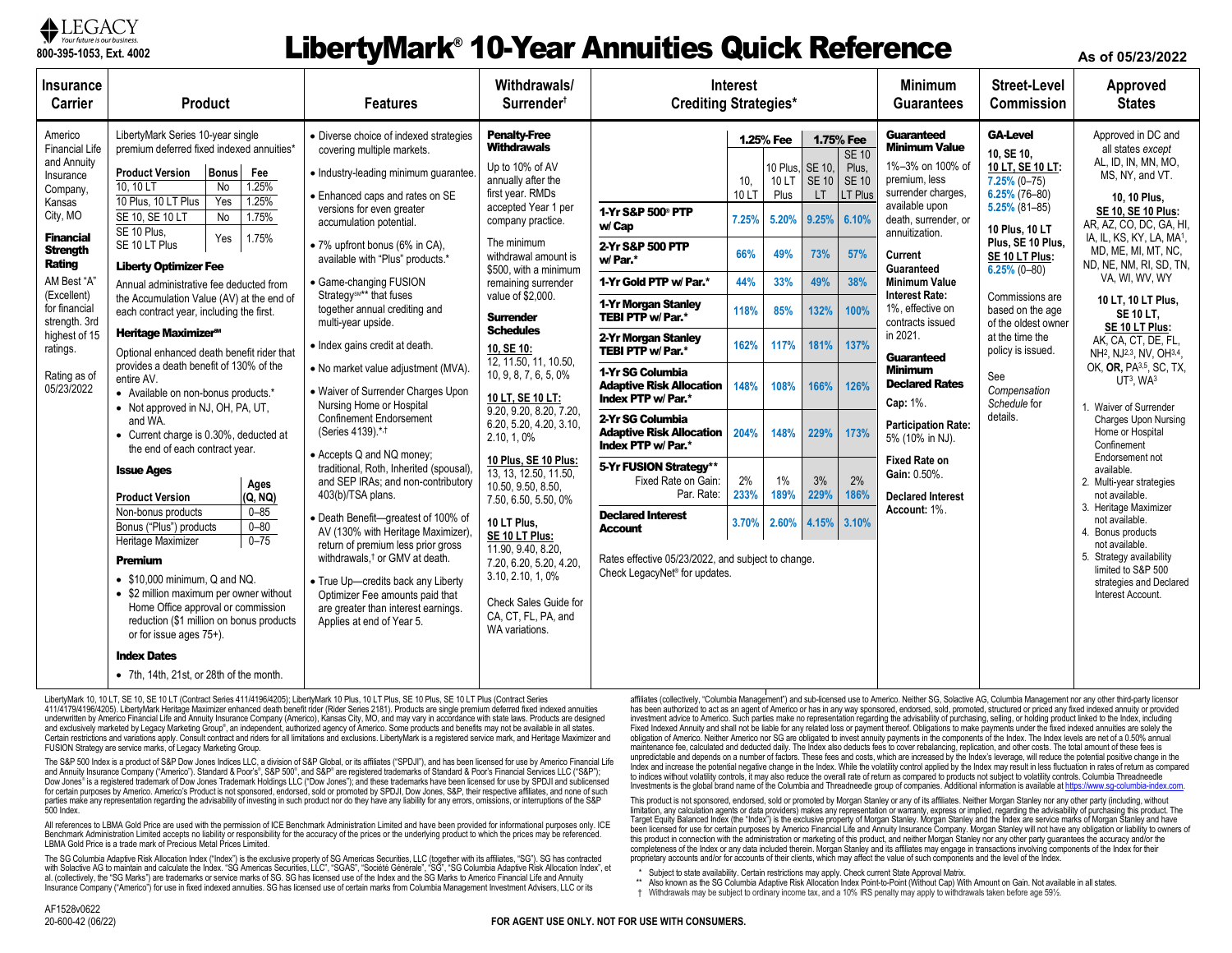

## **The Continent Supposes Ext. 4002 As of 05/23/2022 Annuities Quick Reference As of 05/23/2022**

| <b>Insurance</b><br><b>Carrier</b>                                                                                                                                                                                                                                         | <b>Product</b>                                                                                                                                                                                                                                                                                                                                                                                                                                                                                                                                                                                                                                                                                                                                                                                                                                                                                                                                                                                                                                                                                                                                               | <b>Features</b>                                                                                                                                                                                                                                                                                                                                                                                                                                                                                                                                                                                                                                                                                                                                                                                                                                                                                                                                                                                                                                                                               | Withdrawals/<br>Surrender <sup>t</sup>                                                                                                                                                                                                                                                                                                                                                                                                                                 | <b>Interest</b><br><b>Crediting Strategies*</b>                                                                                                                                                                                                                                                                                                                                                                                                                                                                                                             |                                                                                  |                                                                                                              |                                                                                                   | <b>Minimum</b><br><b>Guarantees</b>                                                          | <b>Street-Level</b><br>Commission                                                                                                                                                                                                                                                                                                                                                                                                                                                                               | Approved<br><b>States</b>                                                                                                                                                                                                                                                                |                                                                                                                                                                                                                                                                                                                                                                                                                                                                                                                                                                                                                                                                                                                                                                                                                 |
|----------------------------------------------------------------------------------------------------------------------------------------------------------------------------------------------------------------------------------------------------------------------------|--------------------------------------------------------------------------------------------------------------------------------------------------------------------------------------------------------------------------------------------------------------------------------------------------------------------------------------------------------------------------------------------------------------------------------------------------------------------------------------------------------------------------------------------------------------------------------------------------------------------------------------------------------------------------------------------------------------------------------------------------------------------------------------------------------------------------------------------------------------------------------------------------------------------------------------------------------------------------------------------------------------------------------------------------------------------------------------------------------------------------------------------------------------|-----------------------------------------------------------------------------------------------------------------------------------------------------------------------------------------------------------------------------------------------------------------------------------------------------------------------------------------------------------------------------------------------------------------------------------------------------------------------------------------------------------------------------------------------------------------------------------------------------------------------------------------------------------------------------------------------------------------------------------------------------------------------------------------------------------------------------------------------------------------------------------------------------------------------------------------------------------------------------------------------------------------------------------------------------------------------------------------------|------------------------------------------------------------------------------------------------------------------------------------------------------------------------------------------------------------------------------------------------------------------------------------------------------------------------------------------------------------------------------------------------------------------------------------------------------------------------|-------------------------------------------------------------------------------------------------------------------------------------------------------------------------------------------------------------------------------------------------------------------------------------------------------------------------------------------------------------------------------------------------------------------------------------------------------------------------------------------------------------------------------------------------------------|----------------------------------------------------------------------------------|--------------------------------------------------------------------------------------------------------------|---------------------------------------------------------------------------------------------------|----------------------------------------------------------------------------------------------|-----------------------------------------------------------------------------------------------------------------------------------------------------------------------------------------------------------------------------------------------------------------------------------------------------------------------------------------------------------------------------------------------------------------------------------------------------------------------------------------------------------------|------------------------------------------------------------------------------------------------------------------------------------------------------------------------------------------------------------------------------------------------------------------------------------------|-----------------------------------------------------------------------------------------------------------------------------------------------------------------------------------------------------------------------------------------------------------------------------------------------------------------------------------------------------------------------------------------------------------------------------------------------------------------------------------------------------------------------------------------------------------------------------------------------------------------------------------------------------------------------------------------------------------------------------------------------------------------------------------------------------------------|
| Americo<br><b>Financial Life</b><br>and Annuity<br>Insurance<br>Company,<br>Kansas<br>City, MO<br><b>Financial</b><br><b>Strength</b><br>Rating<br>AM Best "A"<br>(Excellent)<br>for financial<br>strength. 3rd<br>highest of 15<br>ratings.<br>Rating as of<br>05/23/2022 | LibertyMark Series seven-year single<br>premium deferred fixed indexed annuities*<br><b>Product Version   Bonus</b><br>Fee<br>$1\%$<br>No<br>1%<br>Yes<br>7 Plus<br>$\overline{\text{SE }7}$<br>1.50%<br>No<br>1.50%<br>SE 7 Plus<br>Yes<br><b>Liberty Optimizer Fee</b><br>Annual administrative fee deducted from<br>the Accumulation Value (AV) at the end of<br>each contract year, including the first.<br>Heritage Maximizer <sup>s</sup><br>Optional enhanced death benefit rider that<br>provides a death benefit of 130% of the<br>entire AV.<br>• Available on non-bonus products.*<br>• Not approved in NJ, OH, PA, UT,<br>and WA.<br>• Current charge is 0.30%, deducted at<br>the end of each contract year.<br><b>Issue Ages</b><br>Ages<br>(Q, NQ)<br><b>Product Version</b><br>7, 7 Plus, SE 7, SE 7 Plus<br>$0 - 85$<br>$0 - 75$<br>Heritage Maximizer<br><b>Premium</b><br>$\bullet$ \$10,000 minimum, Q and NQ.<br>• \$2 million maximum per owner without<br>Home Office approval or commission<br>reduction (\$1 million on bonus products<br>or for issue ages 75+).<br><b>Index Dates</b><br>• 7th, 14th, 21st, or 28th of the month. | • Diverse choice of indexed strategies<br>covering multiple markets.<br>· Industry-leading minimum quarantee.<br>• Enhanced caps and rates on SE<br>versions for even greater<br>accumulation potential.<br>· 5% accumulation bonus multiplied<br>by the AV at the end of Year 7.<br>available with 7 Plus and SE 7 Plus.<br>• Game-changing FUSION<br>Strategy <sup>SM**</sup> that fuses together<br>annual crediting and multi-year<br>upside.<br>• Index gains credit at death.<br>• No market value adjustment (MVA).<br>• Waiver of Surrender Charges Upon<br>Nursing Home or Hospital<br>Confinement Endorsement<br>(Series 4139).*.1<br>• Accepts Q and NQ money:<br>traditional, Roth, Inherited (spousal),<br>and SEP IRAs; and non-contributory<br>403(b)/TSA plans.<br>· Death Benefit-greatest of 100% of<br>AV (130% with Heritage Maximizer).<br>return of premium less prior gross<br>withdrawals. <sup>†</sup> or GMV at death.<br>• True Up-credits back any Liberty<br>Optimizer Fee amounts paid that<br>are greater than interest earnings.<br>Applies at end of Year 5. | <b>Penalty-Free</b><br><b>Withdrawals</b><br>Up to 10% of AV<br>annually after the first<br>year. RMDs accepted<br>Year 1 per company<br>practice.<br>The minimum<br>withdrawal amount is<br>\$500, with a minimum<br>remaining surrender<br>value of \$2,000.<br><b>Surrender</b><br><b>Schedules</b><br><b>Most States:</b><br>9, 8.50, 8, 7, 6, 5, 4, 0%<br>California:<br>8.30, 8.20, 7.20, 6.20,<br>5.20, 4.20, 3.10, 0%<br>Minnesota:<br>9, 8, 7, 6, 5, 4, 3, 0% | 1-Yr S&P 500 <sup>®</sup> PTP<br>w/ Cap<br>2-Yr S&P 500 PTP<br>w/Par.*<br>1-Yr Gold PTP w/ Par.*<br>1-Yr Morgan Stanley<br>TEBI PTP w/ Par.*<br>2-Yr Morgan Stanley<br>TEBI PTP w/ Par.*<br>1-Yr SG Columbia<br><b>Adaptive Risk Allocation</b><br>Index PTP w/ Par.*<br>2-Yr SG Columbia<br><b>Adaptive Risk Allocation</b><br>Index PTP w/ Par.*<br>5-Yr FUSION Strategy**<br>Fixed Rate on Gain:<br>Par. Rate:<br><b>Declared Interest</b><br>Account<br>Rates effective 05/23/2022, and subject to change.<br>Check LegacyNet <sup>®</sup> for updates. | -7<br>6.25%<br>58%<br>39%<br>103%<br>142%<br>130%<br>179%<br>2%<br>195%<br>3.15% | 1.00% Fee<br>7 Plus<br>5.80%<br>54%<br>36%<br>95%<br>130%<br>119%<br>165%<br>2%<br>173%<br>2.95% 3.65% 3.45% | 1.50% Fee<br>SE <sub>7</sub><br>7.20%<br>66%<br>44%<br>117%<br>161%<br>148%<br>203%<br>3%<br>191% | SE <sub>7</sub><br>Plus<br>6.70%<br>62%<br>41%<br>108%<br>148%<br>136%<br>187%<br>3%<br>167% | <b>Guaranteed</b><br><b>Minimum Value</b><br>1%-3% on 100% of<br>premium, less<br>surrender charges,<br>available upon<br>death, surrender, or<br>annuitization.<br>Current<br>Guaranteed<br><b>Minimum Value</b><br><b>Interest Rate:</b><br>1%, effective on<br>contracts issued<br>in 2021.<br><b>Guaranteed</b><br><b>Minimum</b><br><b>Declared Rates</b><br>Cap: 1%.<br><b>Participation Rate:</b><br>5% (10% in NJ).<br><b>Fixed Rate on</b><br>Gain: 0.50%.<br><b>Declared Interest</b><br>Account: 1%. | <b>GA-Level</b><br>7, SE 7:<br>$5.25\%$ (0-80)<br>$4.00\%$ (81-85)<br>7 Plus, SE 7 Plus:<br>$4.25\%$ (0-80)<br>$3.00\%$ (81-85)<br>Commissions are<br>based on the age<br>of the oldest owner<br>at the time the<br>policy is issued.<br>See<br>Compensation<br>Schedule for<br>details. | Approved in DC and<br>all states except<br>AL, IN, MO, MS, NY,<br>and VT.<br>LibertyMark 7, 7 Plus,<br>SE 7, SE 7 Plus:<br>AK, AR, AZ, CA, CO, CT,<br>DC, DE, FL, GA, HI, IA,<br>ID, IL, KS, KY, LA, MA <sup>1</sup> ,<br>MD, ME, MI, MN, MT,<br>NC, ND, NE, NH <sup>2</sup> , NJ <sup>2,3</sup> ,<br>NM, NV <sup>4</sup> , OH <sup>3,4</sup> , OK,<br>OR, PA3,4,5, RI, SC, SD,<br>TN, TX, UT <sup>3</sup> , VA, WA <sup>3</sup> ,<br>WI, WV, WY<br>1. Waiver of Surrender<br><b>Charges Upon Nursing</b><br>Home or Hospital<br>Confinement<br>Endorsement not<br>available.<br>2. Multi-year strategies<br>not available.<br>3. Heritage Maximizer<br>not available.<br>4. Bonus products<br>not available.<br>5. Strategy availability<br>limited to S&P 500<br>strategies and Declared<br>Interest Account. |
|                                                                                                                                                                                                                                                                            |                                                                                                                                                                                                                                                                                                                                                                                                                                                                                                                                                                                                                                                                                                                                                                                                                                                                                                                                                                                                                                                                                                                                                              |                                                                                                                                                                                                                                                                                                                                                                                                                                                                                                                                                                                                                                                                                                                                                                                                                                                                                                                                                                                                                                                                                               |                                                                                                                                                                                                                                                                                                                                                                                                                                                                        |                                                                                                                                                                                                                                                                                                                                                                                                                                                                                                                                                             |                                                                                  |                                                                                                              |                                                                                                   |                                                                                              |                                                                                                                                                                                                                                                                                                                                                                                                                                                                                                                 |                                                                                                                                                                                                                                                                                          |                                                                                                                                                                                                                                                                                                                                                                                                                                                                                                                                                                                                                                                                                                                                                                                                                 |

LibertyMark 7, SE 7 (Contract Series 411/4196/4205); LibertyMark 7 Plus, SE 7 Plus (Contract Series 411/4191/4196/4205). LibertyMark Heritage Maximizer enhanced death benefit rider (Rider Series 2181). Products are single premium deferred fixed indexed annuities underwritten by Americo Financial Life and Annuity Insurance Company (Americo), Kansas City, MO, and may vary in accordance with state laws. Products are designed and exclusively marketed by Legacy Marketing Group®, an independent, authorized agency of Americo. Some products and benefits may not be available in all states. Certain restrictions and variations apply. Consult contract<br>and riders for all limitations and exclusions. LibertyMa Marketing Group.

The S&P 500 Index is a product of S&P Dow Jones Indices LLC, a division of S&P Global, or its affiliates ("SPDJI"), and has been licensed for use by Americo Financial Life and Annuity Insurance Company ("Americo"). Standard & Poor's®, S&P 500®, and S&P® are registered trademarks of Standard & Poor's Financial Services LLC ("S&P"); Dow Jones® is a registered trademark of Dow Jones Trademark Holdings LLC ("Dow Jones"); and these trademarks have been licensed for use by SPDJI and sublicensed for certain purposes by Americo. Americo's Product is not sponsored, endorsed, sold or promoted by SPDJI, Dow Jones, S&P, their respective affiliates, and none of such parties make any representation regarding the advisability of investing in such product nor do they have any liability for any errors, omissions, or interruptions of the S&P 500 Index.

All references to LBMA Gold Price are used with the permission of ICE Benchmark Administration Limited and have been provided for informational purposes only. ICE Benchmark Administration Limited accepts no liability or responsibility for the accuracy of the prices or the underlying product to which the prices may be referenced. LBMA Gold Price is a trade mark of Precious Metal Prices Limited.

The SG Columbia Adaptive Risk Allocation Index ("Index") is the exclusive property of SG Americas Securities, LLC (together with its affiliates, "SG"). SG has contracted with Solactive AG to maintain and calculate the Index. "SG Americas Securities, LLC", "SGAS", "Société Générale", "SG", "SG Columbia Adaptive Risk Allocation Index", et al. (collectively, the "SG Marks") are trademarks or service marks of SG. SG has licensed use of the Index and the SG Marks to Americo Financial Life and Annuity Insurance Company ("Americo") for use in fixed indexed annuities. SG has licensed use of certain marks from Columbia Management Investment Advisers, LLC or its

affiliates (collectively, "Columbia Management") and sub-licensed use to Americo. Neither SG, Solactive AG, Columbia Management nor any other third-party licensor has been authorized to act as an agent of Americo or has in any way sponsored, endorsed, sold, promoted, structured or priced any fixed indexed annuity or provided investment advice to Americo. Such parties make no representation regarding the advisability of purchasing, selling, or holding product linked to the Index, including Fixed Indexed Annuity and shall not be liable for any related loss or payment thereof. Obligations to make payments under the fixed indexed annuities are solely the obligation of Americo. Neither Americo nor SG are obligated to invest annuity payments in the components of the Index. The Index levels are net of a 0.50% annual maintenance fee, calculated and deducted daily. The Index also deducts fees to cover rebalancing, replication, and other costs. The total amount of these fees is unpredictable and depends on a number of factors. These fees and costs, which are increased by the Index's leverage, will reduce the potential positive change in the Index and increase the potential negative change in the Index. While the volatility control applied by the Index may result in less fluctuation in rates of return as compared to indices without volatility controls, it may also reduce the overall rate of return as compared to products not subject to volatility controls. Columbia Threadneedle Investments is the global brand name of the Columbia and Threadneedle group of companies. Additional information is available a[t https://www.sg-columbia-index.com.](https://www.sg-columbia-index.com/)

This product is not sponsored, endorsed, sold or promoted by Morgan Stanley or any of its affiliates. Neither Morgan Stanley nor any other party (including, without limitation, any calculation agents or data providers) makes any representation or warranty, express or implied, regarding the advisability of purchasing this product. The<br>Target Equity Balanced Index (the "Index") is the e been licensed for use for certain purposes by Americo Financial Life and Annuity Insurance Company. Morgan Stanley will not have any obligation or liability to owners of this product in connection with the administration or marketing of this product, and neither Morgan Stanley nor any other party guarantees the accuracy and/or the completeness of the Index or any data included therein. Morgan Stanley and its affiliates may engage in transactions involving components of the Index for their proprietary accounts and/or for accounts of their clients, which may affect the value of such components and the level of the Index.

\* Subject to state availability. Certain restrictions may apply. Check current State Approval Matrix.

\*\* Also known as the SG Columbia Adaptive Risk Allocation Index Point-to-Point (Without Cap) With Amount on Gain. Not available in all states.

† Withdrawals may be subject to ordinary income tax, and a 10% IRS penalty may apply to withdrawals taken before age 59½.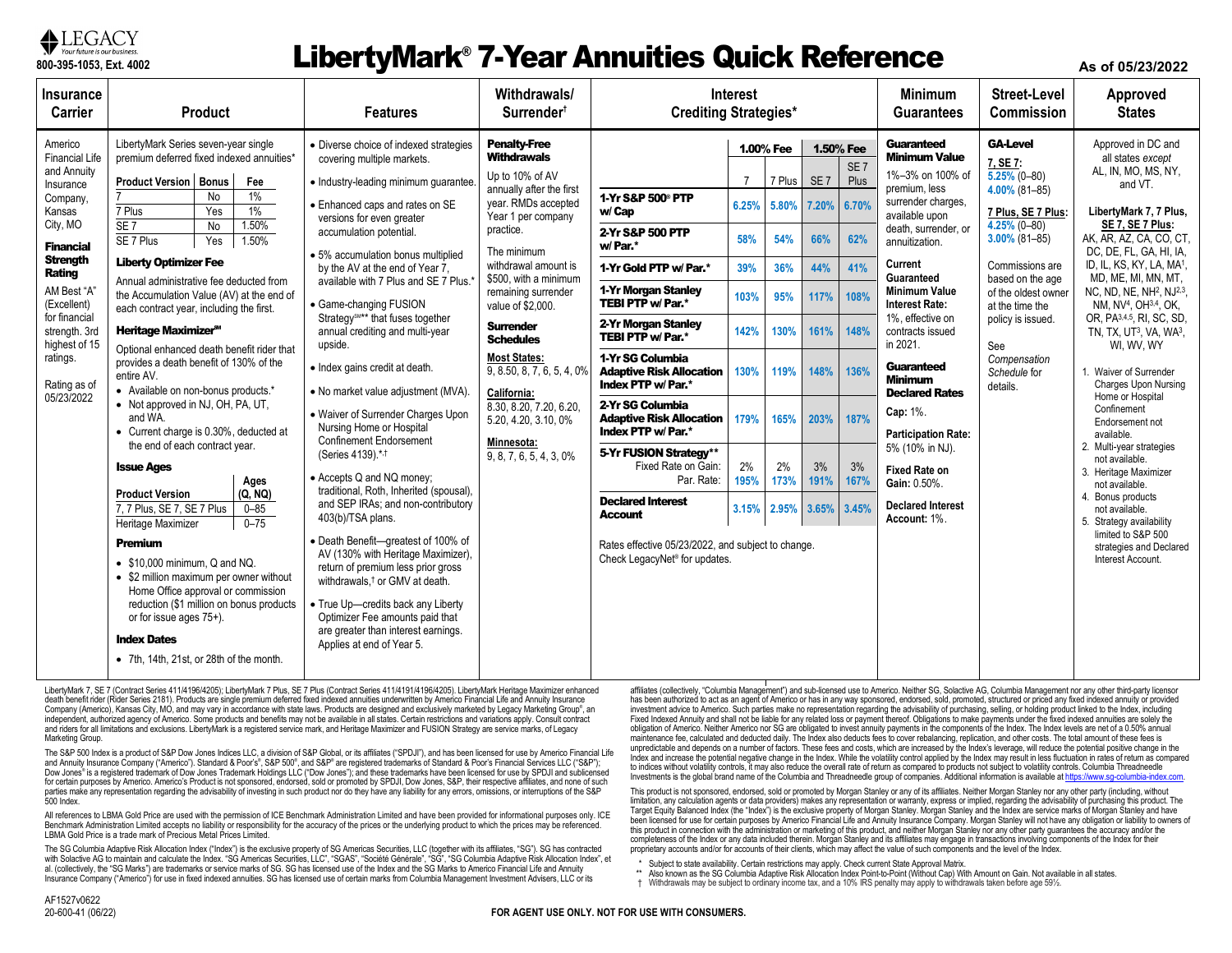

#### ClassicMark® Series Annuity Quick Reference

**As of 05/23/2022**

| Insurance<br>Carrier                                                                                                                                                                                                                                               | <b>Product</b>                                                                                                                                                                                                                                                                                                                                                                                                                                                                                                                                                                                                                                                                                                                                                                                                                                                                                                                                                                             | <b>Features</b>                                                                                                                                                                                                                                                                                                                                                                                                                                                                                                                                                                                                                                                                                                                                                                                                                                 | Withdrawals/<br>Surrender <sup>+</sup>                                                                                                                                                                                                                                                                                                                                                                                                                                                                                                                                                                                                                                                                                                   | <b>Interest</b><br><b>Crediting Strategies</b>                                                                                                                                                                                                                                                                                                                                                                                                                                                                                                                                                                                                                                                                                                         | Min. Guaranteed<br><b>Rates</b>                                                                                                                                                                                                                                                                                                                                                                                                                                                                                                                                                                                    | <b>GA-Level</b><br><b>Commission</b>                                                                                                                                                                                                                                                                                                                                                                                                                                  | Approved<br><b>States</b>                                                                                                                                                                                                                                                                                                                                                                                                                                                                                                              |
|--------------------------------------------------------------------------------------------------------------------------------------------------------------------------------------------------------------------------------------------------------------------|--------------------------------------------------------------------------------------------------------------------------------------------------------------------------------------------------------------------------------------------------------------------------------------------------------------------------------------------------------------------------------------------------------------------------------------------------------------------------------------------------------------------------------------------------------------------------------------------------------------------------------------------------------------------------------------------------------------------------------------------------------------------------------------------------------------------------------------------------------------------------------------------------------------------------------------------------------------------------------------------|-------------------------------------------------------------------------------------------------------------------------------------------------------------------------------------------------------------------------------------------------------------------------------------------------------------------------------------------------------------------------------------------------------------------------------------------------------------------------------------------------------------------------------------------------------------------------------------------------------------------------------------------------------------------------------------------------------------------------------------------------------------------------------------------------------------------------------------------------|------------------------------------------------------------------------------------------------------------------------------------------------------------------------------------------------------------------------------------------------------------------------------------------------------------------------------------------------------------------------------------------------------------------------------------------------------------------------------------------------------------------------------------------------------------------------------------------------------------------------------------------------------------------------------------------------------------------------------------------|--------------------------------------------------------------------------------------------------------------------------------------------------------------------------------------------------------------------------------------------------------------------------------------------------------------------------------------------------------------------------------------------------------------------------------------------------------------------------------------------------------------------------------------------------------------------------------------------------------------------------------------------------------------------------------------------------------------------------------------------------------|--------------------------------------------------------------------------------------------------------------------------------------------------------------------------------------------------------------------------------------------------------------------------------------------------------------------------------------------------------------------------------------------------------------------------------------------------------------------------------------------------------------------------------------------------------------------------------------------------------------------|-----------------------------------------------------------------------------------------------------------------------------------------------------------------------------------------------------------------------------------------------------------------------------------------------------------------------------------------------------------------------------------------------------------------------------------------------------------------------|----------------------------------------------------------------------------------------------------------------------------------------------------------------------------------------------------------------------------------------------------------------------------------------------------------------------------------------------------------------------------------------------------------------------------------------------------------------------------------------------------------------------------------------|
| Americo Financial<br>Life and Annuity<br>Insurance<br>Company,<br>Kansas City, MO<br><b>Financial</b><br><b>Strength</b><br><b>Rating:</b><br>AM Best "A"<br>(Excellent) for<br>financial strength.<br>3rd highest of 15<br>ratings.<br>Rating as of<br>05/23/2022 | ClassicMark Series single premium<br>deferred fixed indexed annuities*<br><b>Upfront</b><br>Premium<br>Product<br>Version<br><b>Bonus</b><br><b>NA</b><br>10, 10 LT<br>10 Plus<br>4%<br>3%<br>10 LT Plus<br>Heritage Maximizer <sup>sM</sup><br>Optional enhanced death benefit rider<br>that provides a death benefit after<br>Year 3 of 130% of the entire AV.<br>• Available on all product versions.<br>except in MO, NJ, OH, PA, UT,<br>and WA.<br>• Current charge is 0.30%, deducted<br>at the end of each contract year.<br><b>Issue Ages</b><br>Ages<br><b>Product Version</b><br>(Q, NQ)<br>10.10 LT<br>$0 - 90$<br>10 Plus, 10 LT Plus<br>$0 - 80$<br>$0 - 75$<br>Heritage Maximizer<br><b>Premium</b><br>$\bullet$ \$10,000 minimum. Q and NQ.<br>• \$2 million maximum per owner<br>without Home Office approval or<br>commission reduction (\$1 million<br>on bonus products or for issue<br>ages 75+).<br><b>Index Dates</b><br>• 7th, 14th, 21st, or 28th of<br>the month. | • Optional upfront premium<br>bonus vests 100% day one to<br>jump-start earnings.<br>• Industry-leading<br>minimum quarantee.<br>• Diverse choice of indexed strategies<br>covering multiple markets.<br>• Game-changing FUSION<br>Strategy <sup>SM**</sup> that fuses<br>together annual crediting and<br>multi-year upside.<br>· First-year liquidity, penalty-free. <sup>†</sup><br>• Index gains credit at death.<br>• No market value adjustment (MVA).<br>• Waiver of Surrender Charges<br>Upon Nursing Home or Hospital<br>Confinement Endorsement<br>(Series 4139).*.1<br>• Accepts Q and NQ money;<br>traditional. Roth. and SEP<br>IRAs; and non-contributory<br>403(b)/TSA plans.<br>• Death Benefit-qreater of 100% of<br>AV (130% with Heritage Maximizer).<br>GMV, or Return of Premium less<br>prior gross withdrawals at death. | <b>Penalty-Free</b><br>Withdrawals<br>Up to 10% of AV annually<br>after 30 days.<br>The minimum withdrawal<br>amount is \$500, with a<br>minimum remaining surrender<br>value of \$2,000.<br><b>Surrender Schedules</b><br>10:<br>Ages 0-85 (0-84 in IN):<br>• 13, 12, 11, 10.50, 10, 9, 8,<br>7.6.5.0%.<br>Ages 86-90 (85-90 in IN):<br>$\bullet$ 8, 7, 6, 5, 3, 0%.<br>10 LT:<br>Ages 0-85:<br>$\bullet$ 10.20, 9.20, 8.20, 7.20,<br>6.20, 5.20, 4.20, 3.10, 2.10,<br>1.0%<br>Ages 86-90:<br>$\bullet$ 8, 7, 6, 5, 3, 0%.<br>10 Plus:<br>14, 13, 12.50, 11.50, 10.50,<br>9.50, 8.50, 7.50, 6.50, 5.50, 0%<br>10 LT Plus:<br>13.9.20.8.20.7.20.6.20.<br>5.20, 4.20, 3.10, 2.10, 1, 0%<br>Check Sales Guide for<br>CA and FL variations. | 10 <sub>1</sub><br>10 Plus.<br><b>10LT</b><br>10 LT Plus<br>1-Yr S&P 500 <sup>®</sup> PTP w/ Cap<br>5.00%<br>4.00%<br>2-Yr S&P 500 PTP w/ Par.<br>38%<br>47%<br>1-Yr Gold PTP w/ Par.*<br>25%<br>31%<br>1-Yr Morgan Stanley TEBI PTP w/ Par.<br>83%<br>65%<br>2-Yr Morgan Stanley TEBI PTP w/ Par.<br>115%<br>90%<br>1-Yr SG Columbia Adaptive Risk<br><b>Allocation Index PTP w/Par.</b><br>106%<br>83%<br>2-Yr SG Columbia Adaptive Risk<br><b>Allocation Index PTP w/ Par.*</b><br>145%<br>114%<br>5-Yr FUSION Strategy**<br>Fixed Rate on Gain:<br>1%<br>1%<br>Par. Rate:<br>139%<br>185%<br><b>Declared Interest Account</b><br>2.55%<br>2.05%<br>Rates effective 05/23/2022, and subject to<br>change. Check LegacyNet <sup>®</sup> for updates. | Guaranteed<br><b>Minimum Value:</b><br>1%-3% on 100% of<br>premium. less surrender<br>charges, available upon<br>death. surrender.<br>or annuitization.<br><b>Current Guaranteed</b><br><b>Minimum Value Interest</b><br>Rate:<br>1%, effective on<br>contracts issued in 2021.<br>Cap:<br>Minimum quaranteed<br>cap is 1%.<br><b>Participation Rate:</b><br>Minimum guaranteed<br>participation rate is 5%<br>(10% in NJ).<br><b>Fixed Rate on Gain:</b><br>Minimum quaranteed<br>fixed rate on gain<br>is 0.50%.<br><b>Declared Interest</b><br>Account:<br>Minimum quaranteed<br>annual interest rate<br>is 1%. | 10 (most states):<br>6.25% (Ages 0-80)<br>5.25% (Ages 81-85)<br>1.75% (Ages 86-90)<br>10 in Indiana only<br>$6.25\%$ (Ages 0-80)<br>5.25% (Ages 81-84)<br>1.75% (Ages 85-90)<br>10 LT:<br>$6.25%$ (Ages 0-80)<br>4.00% (Ages 81-85)<br>$1.75\%$ (Ages 86-90)<br>10 Plus, 10 LT Plus:<br>$5.25%$ (Ages 0-80)<br>Commissions are<br>based on the date the<br>premium is received<br>in Americo's<br>Administrative Office.<br>See Compensation<br>Schedule for details. | 10 and 10 Plus:<br>AR, AZ, CO, DC, GA,<br>HI, IA, IL, IN, KS, KY, LA,<br>MA <sup>1</sup> , MD, ME, MI, MO <sup>2</sup> , MT,<br>NC, ND, NE, NM, RI, SD,<br>TN, VA, WI, WV, WY<br>10 LT and 10 LT Plus:<br>AK, CA, CT, DE, FL, ID,<br>MN, NH, NJ <sup>2</sup> , NV, OH <sup>2</sup> , OK,<br>OR, PA <sup>2</sup> , SC, TX,<br>UT <sup>2</sup> , WA <sup>2</sup><br>1. Waiver of Surrender<br>Charges Upon<br>Nursing Home or<br><b>Hospital Confinement</b><br>Endorsement<br>not available.<br>2. Heritage Maximizer<br>not available. |

ClassicMark Heritage Maximizer enhanced death benefit rider (Rider Series 2181). ClassicMark 10, 10 LT (Contract Series 411/4190/4204); ClassicMark 10 Plus, 10 LT Plus (Contract Series 411/4179/4190/4204). Products are single premium deferred fixed indexed annuities underwritten by Americo Financial Life and Annuity Insurance Company (Americo), Kansas City, MO, and may vary in accordance with state laws. Products are designed and exclusively marketed by Legacy Marketing Group®, an independent, authorized agency of Americo. Some products and benefits may not be available in all states. Certain restrictions and variations apply. Consult contract and riders for all limitations and exclusions. ClassicMark is a registered service mark, and FUSION Strategy and Heritage Maximizer are service marks, of Legacy Marketing Group.

The S&P 500 Index is a product of S&P Dow Jones Indices LLC, a division of S&P Global, or its affiliates ("SPDJI"), and has been licensed for use by Americo Financial Life and Annuity Insurance Company ("Americo"). Standard & Poor's®, S&P 500®, and S&P® are registered trademarks of Standard & Poor's Financial Services LLC ("S&P"); Dow Jones® is a registered trademark of Dow Jones Trademark Holdings LLC ("Dow Jones"); and these trademarks have been licensed for use by SPDJI and sublicensed for certain purposes by Americo. Americo's Product is not sponsored, endorsed, sold or promoted by SPDJI, Dow Jones, S&P, their respective affiliates, and none of such parties make any representation regarding the advisability of investing in such product nor do they have any liability for any errors, omissions, or interruptions of the S&P 500 Index.

All references to LBMA Gold Price are used with the permission of ICE Benchmark Administration Limited and have been provided for informational purposes only. ICE Benchmark Administration Limited accepts no liability or responsibility for the accuracy of the prices or the underlying product to which the prices may be referenced. LBMA Gold Price is a trade mark of Precious Metal Prices Limited.

The SG Columbia Adaptive Risk Allocation Index ("Index") is the exclusive property of SG Americas Securities, LLC (together with its affiliates, "SG"). SG has contracted with Solactive AG to maintain and calculate the Index. "SG Americas Securities, LLC", "SGAS", "Société Générale", "SG", "SG Columbia Adaptive Risk Allocation Index", et al. (collectively, the "SG Marks") are trademarks or service marks of SG. SG has licensed use of the Index and the SG Marks to Americo Financial Life and Annuity Insurance Company ("Americo") for use in fixed indexed annuities. SG has licensed use of certain marks from Columbia Management Investment Advisers, LLC or its affiliates (collectively, "Columbia Management") and sub-licensed use to Americo. Neither SG, Solactive AG, Columbia Management nor any other third-party licensor has

been authorized to act as an agent of Americo or has in any way sponsored, endorsed, sold, promoted, structured or priced any fixed indexed annuity or provided investment advice to Americo. Such parties make no representation regarding the advisability of purchasing, selling, or holding product linked to the Index, including Fixed Indexed Annuity and shall not be liable for any related loss or payment thereof. Obligations to make payments under the fixed indexed annuities are solely the obligation of Americo. Neither Americo nor SG are obligated to invest annuity payments in the components of the Index. The Index levels are net of a 0.50% annual maintenance fee, calculated and deducted daily. The Index also deducts fees to cover rebalancing, replication, and other costs. The total amount of these fees is unpredictable and depends on a number of factors. These fees and costs, which are increased by the Index's leverage, will reduce the potential positive change in the Index and increase the potential negative change in the Index. While the volatility control applied by the Index may result in less fluctuation in rates of return as compared to indices without volatility controls, it may also reduce the overall rate of return as compared to products not subject to volatility controls. Columbia Threadneedle Investments is the global brand name of the Columbia and Threadneedle group of companies. Additional information is available at https://www.sg-columbia-index.com

This product is not sponsored, endorsed, sold or promoted by Morgan Stanley or any of its affiliates. Neither Morgan Stanley nor any other party (including, without limitation, any calculation agents or data providers) makes any representation or warranty, express or implied, regarding the advisability of purchasing this product. The Target Equity Balanced Index (the "Index") is the exclusive property of Morgan Stanley. Morgan Stanley and the Index are service marks of Morgan Stanley and have been licensed for use for certain purposes by Americo Financial Life and Annuity Insurance Company. Morgan Stanley will not have any obligation or liability to owners of this product in connection with the administration or marketing of this product, and neither Morgan Stanley nor any other party quarantees the accuracy and/or the completeness of the Index or any data included therein. Morgan Stanley and its affiliates may engage in transactions involving components of the Index for their proprietary accounts and/or for accounts of their clients, which may affect the value of such components and the level of the Index.

- \* Subject to state availability. Certain restrictions may apply. Check current State Approval Matrix.
- \*\* Also known as the SG Columbia Adaptive Risk Allocation Index Point-to-Point (Without Cap) With Amount on Gain.
- † Withdrawals may be subject to ordinary income tax, and a 10% IRS penalty may apply to withdrawals taken before age 59½.
- †† Also known as the Morgan Stanley Target Equity Balanced Index.